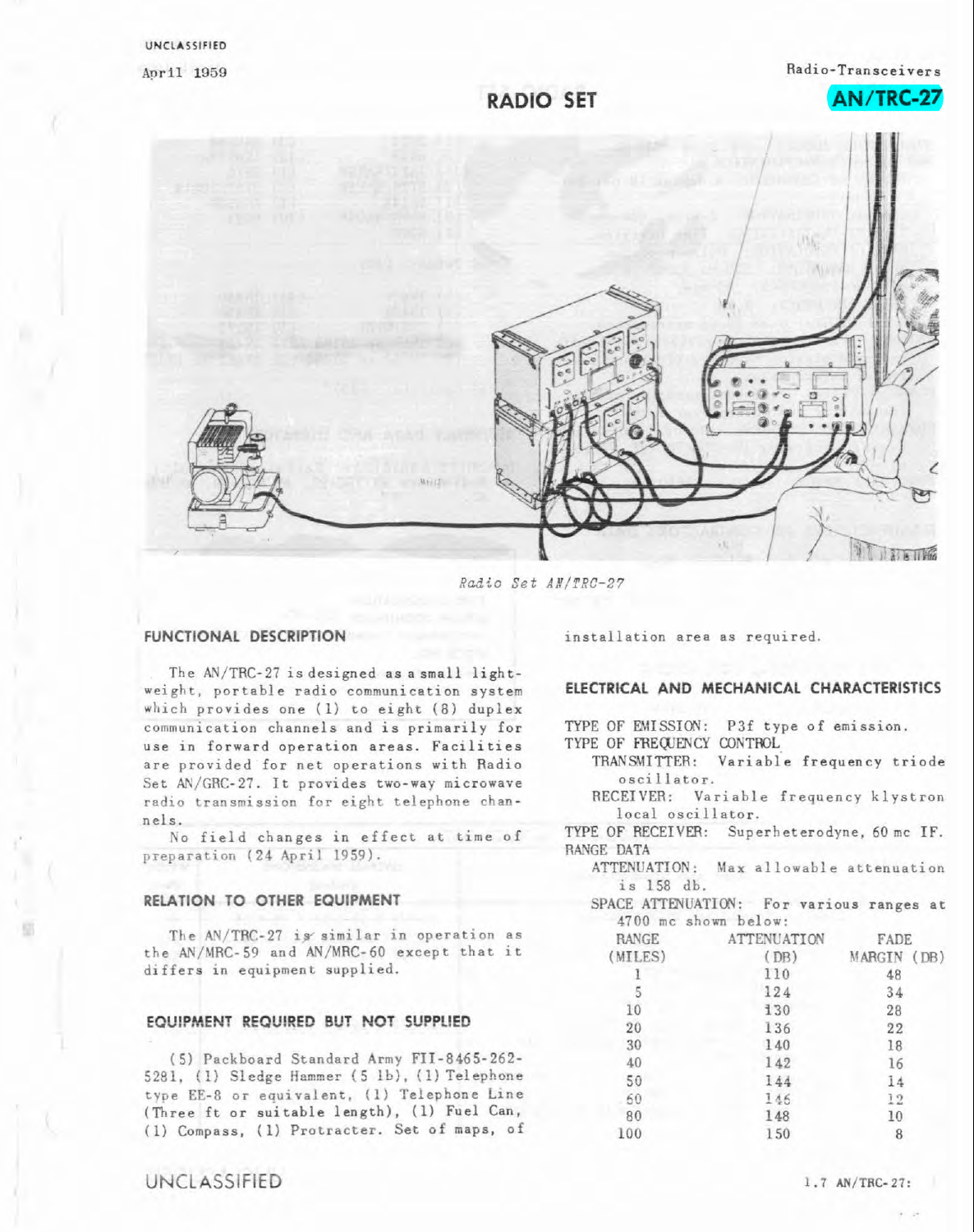### Radio-Transceivers

## **AN/TRC-27** .

# **RADIO SET**

- TEMPERATURE RANGE:  $-54^{\circ}$  C to  $+65^{\circ}$  C. MULTIPLEX CHARACTERISTICS NUMBER OF CHANNELS: 4 duplex **(8** per terminal). CHANNEL TERMINATION: 2-wire, 600-ohm. TYPE OF MULTIPLEXING: Time Division. TYPE OF MODULATION: Pulse-position. AUDIO BANDWIDTH: 300 to 3500 cps. RINGING FREQUENCY: 25 cps. FRAME FREQUENCY: 8 kc. PULSE WIDTH:  $0.45 \pm 0.05$  microsecond. ANTENNA TYPE: Paraboloid reflector with offcenter diplexing horn, vertical and horizontal polarization. POWER SUPPLIES: Self contained in receivertransmitter and multiplexer units.
- PRIMARY POWER SOURCES: 400 cycle Gasoline Engine Generator PU-278/TRC-27 (2-supplied)

FREQUENCY RANGE: 4400 to 5000 mc.

#### **MANUFACTURER'S OR CONTRACTOR'S DATA**

Raytheon Mfg Co., Waltham, Mass. Type No. LM103. Contract NObsr-71035, dated 28 September 1955.

## **TUBE AND/OR CRYSTAL COMPLEMENT**

(4) OA2WA (1) SV-9

|              |     | 2K22              | (3) | 6AU6WA           |  |
|--------------|-----|-------------------|-----|------------------|--|
|              |     | (2) 6X4W          |     | $(12)$ 12AT7WA   |  |
|              |     | $(13)$ 5654/6AK5W | (1) | 5670             |  |
|              |     | $(2)$ 5726/6AL5W  |     | $(3)$ 5727/2D21W |  |
|              |     | $(1)$ 5814A       | (1) | 5933WA           |  |
|              |     | $(2)$ 6005/6A05W  |     | $(20)$ 6021      |  |
|              | (1) | 6280              |     |                  |  |
| Total Tubes: |     | (67)              |     |                  |  |
|              |     | <b>BBC</b> 2 MA   |     |                  |  |

|  | $(1)$ 110.92                          | $(41)$ $11400$ |  |
|--|---------------------------------------|----------------|--|
|  | $(8)$ 1N458                           | $(1)$ $1N459$  |  |
|  | $(3)$ $1N21C(R)$ $(1)$ $1N295$        |                |  |
|  | (8) IN67 or 1N198 (17) 1N422          |                |  |
|  | (2) IN252 or IN251 (3) IN482 or 1N457 |                |  |
|  |                                       |                |  |

Total Crystals: (85)

#### **REFERENCE DATA AND LITERATURE**

NAVSHIPS 93098(A): Technical Manual for Radio Sets AN/TRC-27, AN/MRC-59. AN/MRC-60.

**TYPE CLASSIFICATION DESIGN COGNIZANCE BUSHIPS PROCUREMENT COGNIZANCE MIL-R-15378 (SHIPS) STOCK NO. R.D.B. IDENT. NO.** 

| EQUIPMENT SUPPLIED DATA                 |                                                                                                                       |                                       |                  |  |
|-----------------------------------------|-----------------------------------------------------------------------------------------------------------------------|---------------------------------------|------------------|--|
| <b>QUANTITY</b><br>PER<br><b>EQUIPT</b> | NAME AND NOMENCLATURE                                                                                                 | <b>OVERALL DIMENSIONS</b><br>(inches) | WEIGHT<br>(lbs.) |  |
|                                         | Receiver-Transmitter RT-252/TRC-27                                                                                    | $11-3/8$ X $14-5/16$ X $25-5/16$      | 61               |  |
|                                         | Multiplexer TD-101/TRC-27                                                                                             | $9-7/8$ X 14-5/16 X 25-5/16           | 55               |  |
|                                         | Antenna Group 0A-1378/GRC Including:<br>1-Antenna AS-682/TRC-27<br>1-Mast AB-357/TRC-27<br>1-Antenna Case CY-2123/GRC | 9 X 17 X 27                           | 58               |  |
| $\frac{2}{2}$                           | Gasoline Engine Generator PU-278/TRC-27                                                                               | $12-5/8$ X $13-1/4$ X $17-5/16$       | 51               |  |
|                                         | 22 ft Coaxial Antenna Cable (included with<br>RT-252/TRC-27)                                                          |                                       |                  |  |
| 5                                       | 5 ft Coaxial Cable (included with RT-252/TRC-27)                                                                      |                                       |                  |  |
|                                         | 5 ft Power Cable (included with TD-101/TRC-27)                                                                        |                                       |                  |  |
|                                         | 50 ft Power Cable (included with 0A-1378/GRC                                                                          |                                       |                  |  |

 $\mathcal{C}$  , and

## **1.7 AN/TRC-27: 2 UNCLASSIFIED**

**UNCLASSIFIED** 

**April 1959**